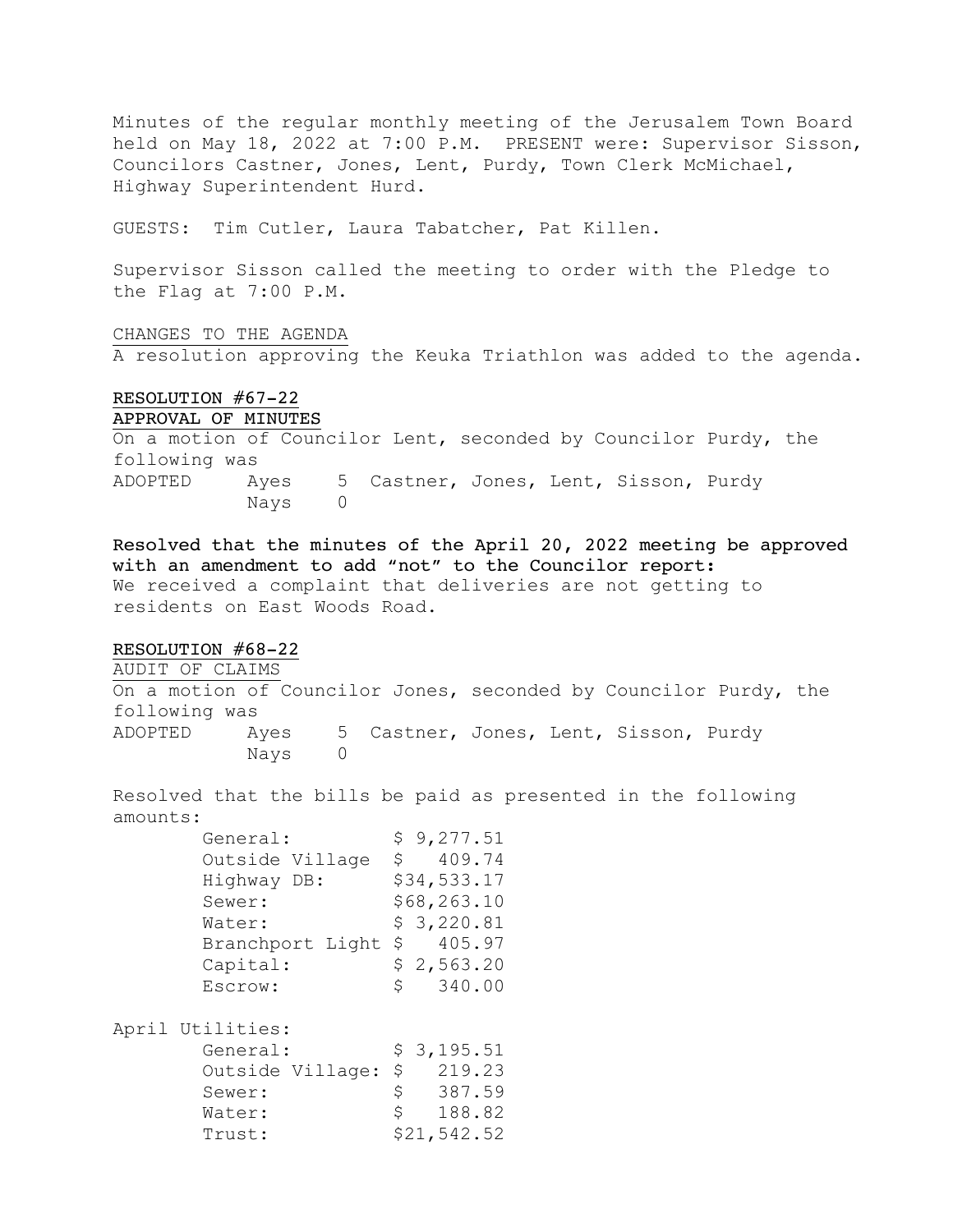RESOLUTION #69-22 SUPERVISOR REPORT On a motion of Councilor Jones, seconded by Councilor Castner, the following was ADOPTED Ayes 5 Castner, Jones, Lent, Sisson, Purdy Nays 0

Resolved that the Supervisor's Report on the Town's finances for the month of April 2022 be accepted as presented.

### TOWN OFFICIALS

HIGHWAY SUPERINTENDENT

- Written Budget Highway report on file in the Office of the Town Clerk.
- Italy Friend Road has been black topped. Supervisor Sisson received a call thanking us for the phenomenal job done on the road.

## WATER/SEWER REPORT

- We are waiting on easements needed for the Keuka Park Water Rehab project to be signed.
- The engineer plan submitted for Keystone Deck was not sufficient for their petition to extend the sewer district.
- Zimmerman's back flow preventer has been inspected and passed.
- We continue to work with LyonSmith Brewery on required testing.
- We are working on a long-range plan.
- The Culver Hill bioxide tank was installed and is operational.
- We are currently having issues with water meter readers.
- Councilor Lent will report back next month on why a contractor billed the Town for their service truck when the Town owns an outfitted utility trailer that should be used.

## ASSESSOR Report filed.

## COUNCIL

Councilor Castner reported the positive results from COVID testing at the Village Wastewater Treatment Plant have doubled.

### RESOLUTION #70-22

AUTHORIZE LARSON DESIGN GROUP CONTRACT INCREASE – EAST BLUFF DRIVE RESCONSTRUCTION PROJECT On a motion of Councilor Purdy, seconded by Councilor Castner, the following was ADOPTED Ayes 5 Castner, Jones, Lent, Sisson, Purdy Nays 0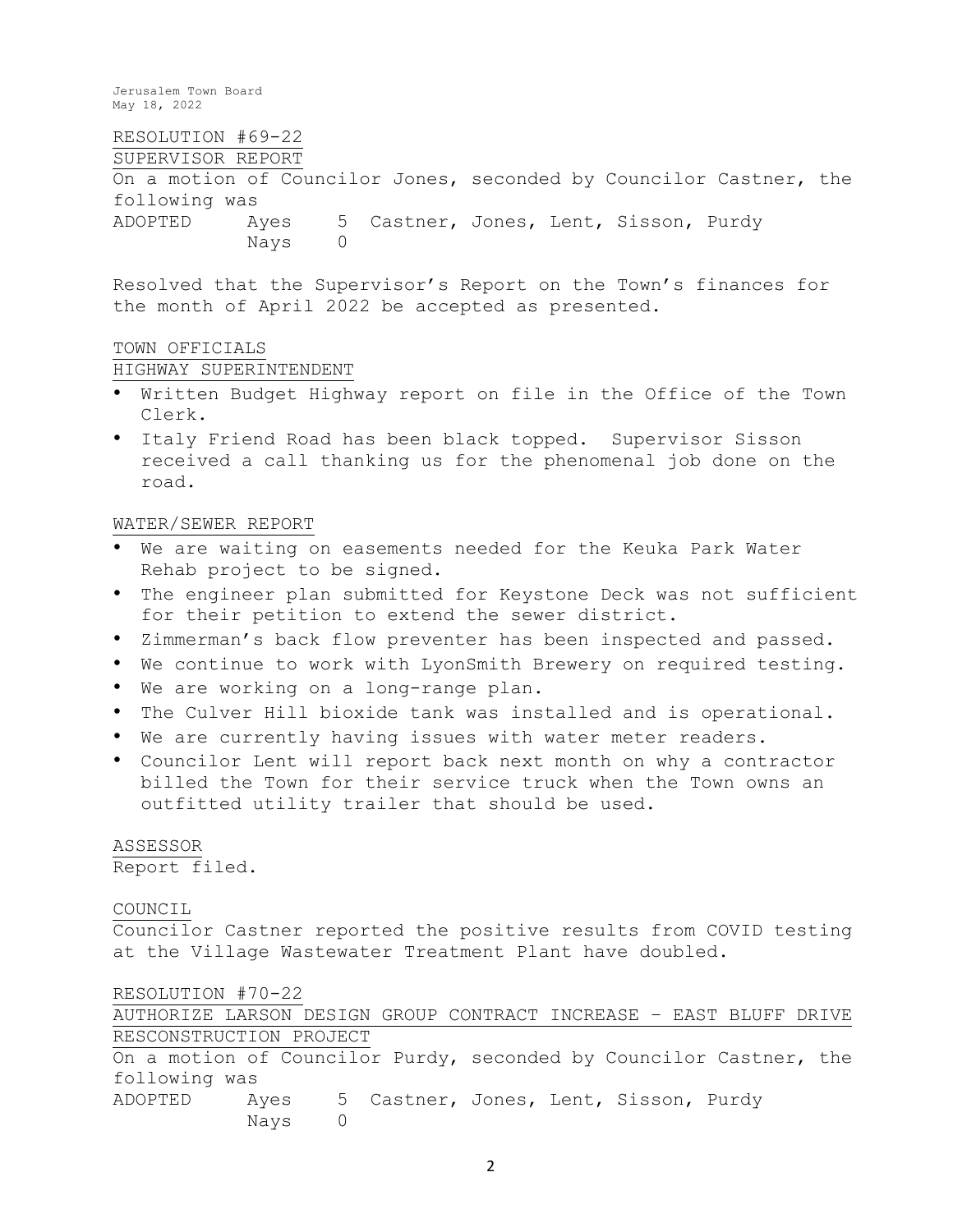Whereas Resolution #180-21 authorized Task Order #21-4 for Larson Design Group to conduct an engineering evaluation of the mudslide/ slope failure of East Bluff Drive; and

Whereas the Town contracted with Meridian Strategic Services, Inc. to manage funding of the project utilizing an emergency grant program offered by the Federal Emergency Management Agency (FEMA); now, therefore, be it

Resolved an increase to the engineering fee of \$20,000 be approved due to the significant administrative load placed on the project engineer by the FEMA funding process.

RESOLUTION #71-22 AUTHORIZE CONFERENCE LODGING - HIGHWAY TRAINING On a motion of Councilor Lent, seconded by Councilor Castner, the following was ADOPTED Ayes 5 Castner, Jones, Lent, Sisson, Purdy Nays 0

Resolved that Highway Superintendent Tony Hurd be authorized to obtain a hotel/motel during the Highway School training in Ithaca for an amount not to exceed \$258.00.

RESOLUTION #72-22

AUTHORIZE PURCHASE OF HIGHWAY DEPARTMENT PICK-UP TRUCK On a motion of Councilor Jones, seconded by Councilor Purdy, the following was ADOPTED Ayes 5 Castner, Jones, Lent, Sisson, Purdy Nays 0 Whereas the production of vehicles has been delayed due to COVID; and

Whereas the Highway Superintendent desires to purchase a new pickup truck and plow; now, therefore, be it

Resolved, the Highway Superintendent be authorized to order a 2023 Chevy Silverado 2500 HD double cab pick-up truck and Western Fleet Flex Plow in 2022 through the NYS OGS mini-bid process in an amount not-to-exceed \$60,000. Proceeds for this purchase will be taken from the Highway DB5130.2.

RESOLUTION #73-22 AMEND HIGHWAY 284 AGREEMENT On a motion of Councilor Castner, seconded by Councilor Purdy, the following was ADOPTED Ayes 5 Castner, Jones, Lent, Sisson, Purdy Nays 0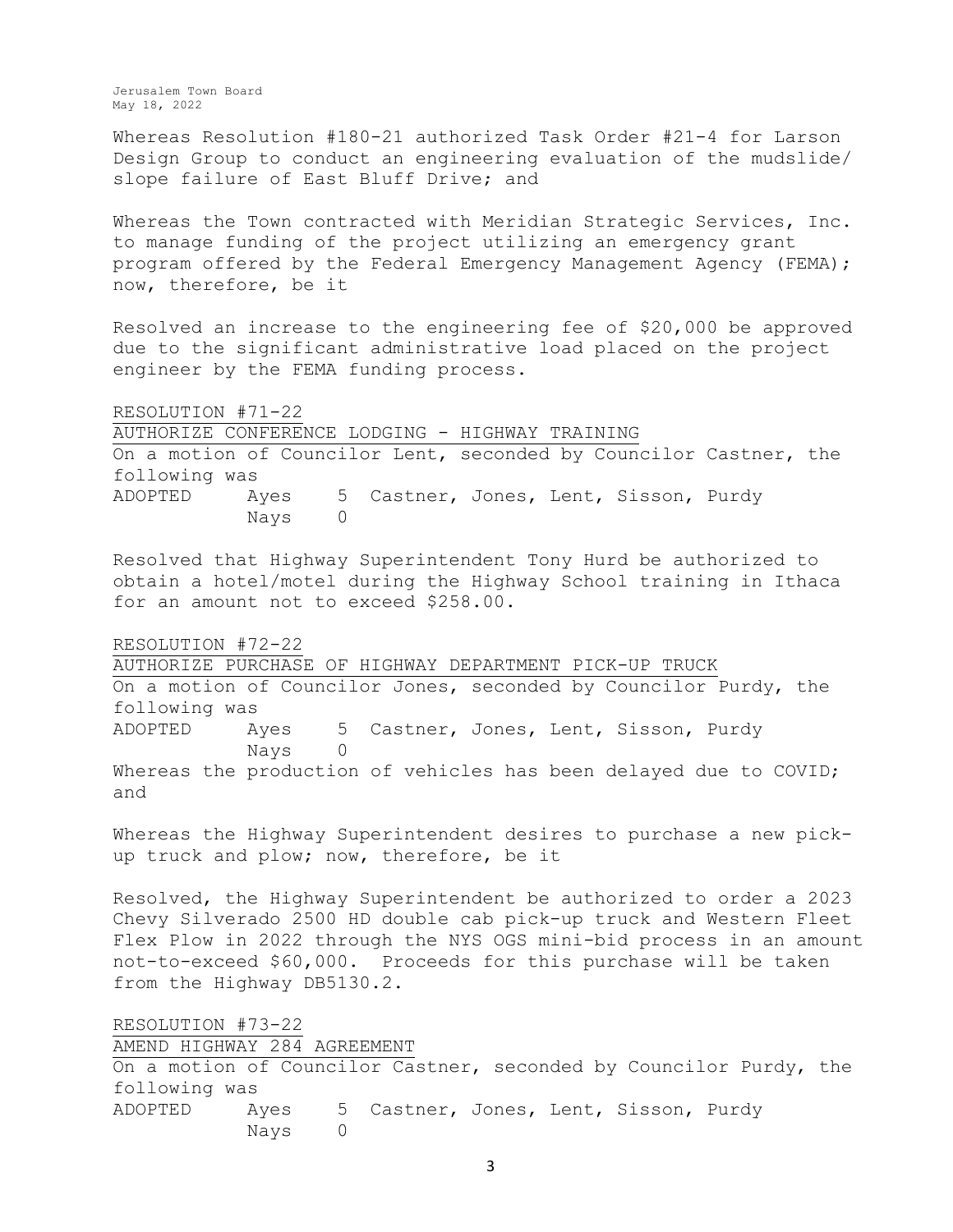Whereas the Town Board entered in the Agreement for the Expenditure of Highway Moneys pursuant to the provision of Section 284 of the Highway Law on February 16, 2022; and

Whereas Highway Superintendent Hurd desires to include additional funds received from Pave NY; now, therefore, be it

Resolved the Town Board enter into the Highway 284 Agreement as amended.

RESOLUTION #74-22 AUTHORIZE PURCHASE FROM THE GRINDER PUMP REPAIR RESERVE FUND On a motion of Councilor Lent, seconded by Councilor Castner, the following was ADOPTED Ayes 5 Castner, Jones, Lent, Sisson, Purdy Nays 0

Whereas, Resolution #187-07 authorized the establishment of the "Grinder Pump Repair Reserve Fund of Keuka Park Sewer District No.2" to repair or replace grinder pumps in said district; and

Whereas, five Liberty pumps were purchased in February 2022 as recommended by the Water & Sewer Committee and paid for in April 2022; and

Whereas, funds were not allocated within the 2022 Keuka Park Sewer budget, now, therefore, be it

Resolved that the Grinder Pump Reserve absorb the \$12,100 cost for the Liberty pumps.

RESOLUTION #75-22 APPROVAL OF KEUKA TRIATHLON On a motion of Councilor Purdy, seconded by Councilor Jones, the following was ADOPTED Ayes 5 Castner, Jones, Lent, Sisson, Stewart Nays 0

Whereas Keuka Triathlon is requesting permission to hold an event on June 12, 2022; and

Whereas races within a township do not require filing a NYSDOT Permit 33a if the township issues a permit for the event; and

Whereas the bicycle race course starting and ending at 26 North Avenue, Keuka Park, travels throughout the Town; now, therefore, be it

4